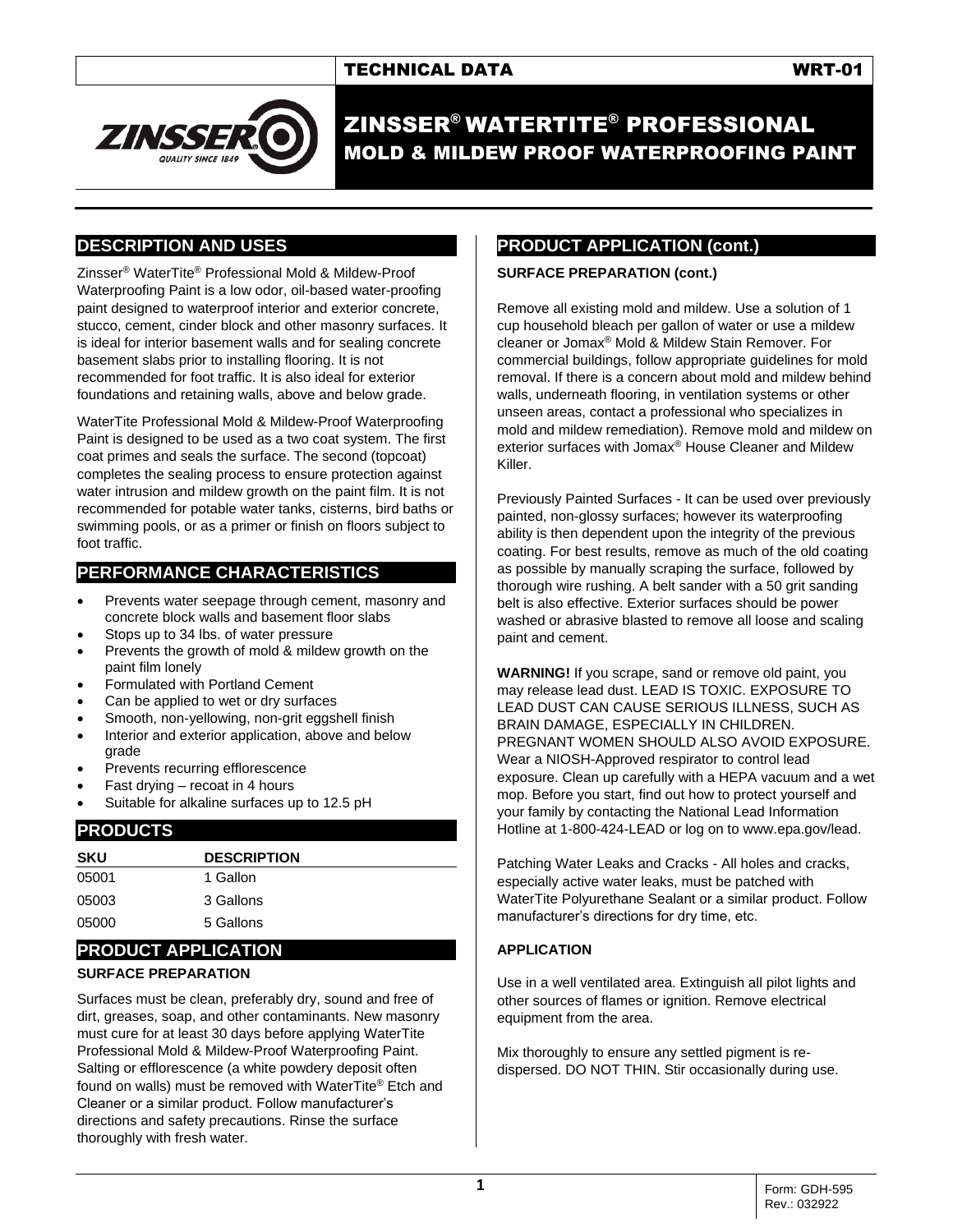

# ZINSSER® WATERTITE® PROFESSIONAL MOLD & MILDEW PROOF WATERPROOFING PAINT

# **PRODUCT APPLICATION (cont.)**

### **APPLICATION (cont.)**

Apply only when air, material, and surface temperatures are between 50-90ºF (10-32ºC) and the relative humidity is or less than 85%. Liberally apply the first coat using a thick polyester bristle brush, or by rolling a small section (3x3 foot) and then using a brush to work the coating into the pores of the masonry. Apply as much paint as necessary to produce a continuous, pinhole free film. Use a 1" nap roller cover for unpainted, porous surfaces or a ¾" nap roller cover for smooth or previously painted surfaces. The second coat can be brushed or rolled.

### **COLOR/TINTING**

WaterTite Professional Mold & Mildew-Proof Waterproofing Paint tints easily to beige, blue, and gray (see back of container label). It can also be tinted to other off-white and pastel tones. Maximum amount of tint should not exceed 1.5 ounces (30 ml) per gallon. Mix on a mechanical shaker for 7- 9 minutes or use a drill motor. Multiple containers of tinted paint should be boxed (intermixed) to ensure color uniformity.

### **PRODUCT APPLICATION (cont.)**

### **DRY TIME**

WaterTite Professional Mold & Mildew-Proof Waterproofing Paint dries to the touch in 1 hour. Allow the first coat to dry a minimum of 4 hours before applying the second coat. After the second coat has dried, inspect the surface for pinholes. Reapply additional paint to those areas as necessary. After reaching its full cure in 7-14 days (slightly longer if tinted**)**  WaterTite will stop up to 34 psi of water pressure. Do not apply if heavy rain is expected with 24 hours.

### **LIMITATIONS**

WaterTite Professional Mold & Mildew-Proof Waterproofing Paint is not elastomeric and will not expand and contract with movement in the substrate and will not provide protection against moisture penetration through cracks in mortar, expansion joints or junctures between dissimilar materials. WaterTite Professional Mold & Mildew-Proof Waterproofing Paint will not penetrate and fill inaccessible surfaces, unopened bug-holes, raked mortar joints, etc. Do not use on glazed or non-porous surfaces.

### **CLEAN UP**

Wipe up fresh spills and drips with a rag and paint thinner. To minimize solvent odors, use odorless mineral spirits and clean application tools outside of the work area.